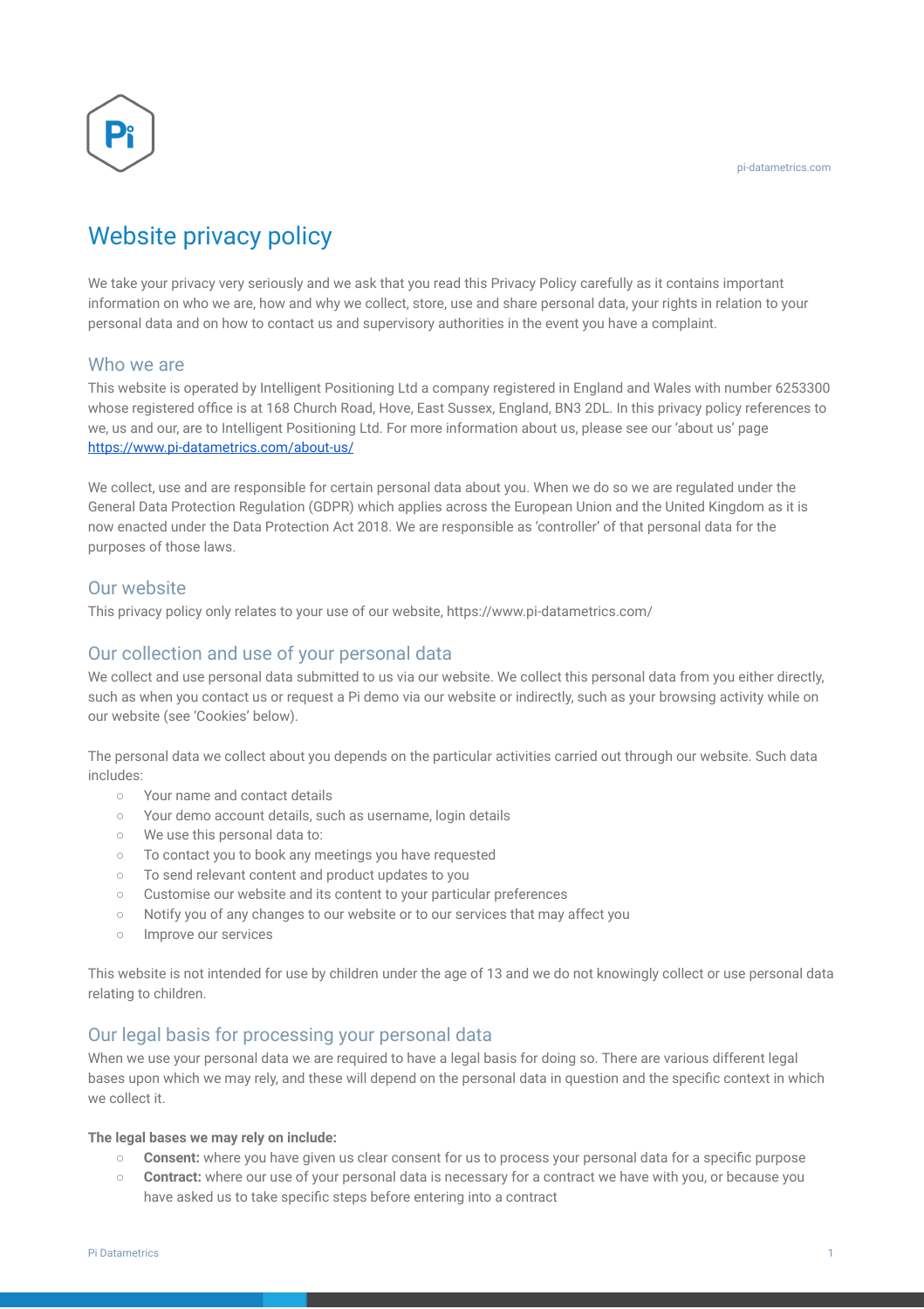- **Legal obligation:** where our use of your personal data is necessary for us to comply with the law (not including contractual obligations)
- **Legitimate interests:** where our use of your personal data is necessary for our legitimate interests or the legitimate interests of a third party (unless there is a good reason to protect your personal data which overrides our legitimate interests)

We ask for your personal data to allow you to use the Pi demo.

We rely on legitimate interests as the lawful basis for collecting and using your personal data. In respect of any marketing data we rely on consent as the lawful basis for collecting and using your personal data. We will keep this data until you ask us to delete it.

#### Who we share your personal data with

We routinely share data within the Intelligent Positioning group. We will share personal data with law enforcement or other authorities if required by applicable law.

#### Cookies and similar technologies

A cookie is a small text file which is placed onto your device (eg computer, smartphone or other electronic device) when you use our website. We use cookies on our website. These help us recognise you and your device and store some data about your preferences or past actions.

Contained within our website is a tracking code provided by Lead Forensics. This code enables Lead Forensics to track activity on the website and provide us with information on the IP address of the requesting computer, the date and duration of the user's visit, and the web pages which the user visits.

The Lead Forensics tool uses IP tracking for identifying businesses and is not the same as cookies. The Lead Forensics tracking code only provides information that is readily available in the public domain. It does not, and cannot, provide individual, personal or sensitive data regarding who has visited our website. It provides information on what companies have visited our website by identifying them from their IP address. This data may be used by us to contact the business about their experience or for marketing purposes. We will not pass this data to third parties for any reason. More information can be found at www.leadforensics.com.

We use Google Analytics to measure and improve our business practice, but the data collected does not include any personal data.

## Marketing

We would like to send you information via our newsletter, which may be of interest to you. Where we have your consent or it is in our legitimate interests to do so, we may do this by email or telephone.

We will only send you marketing emails if you provide us with consent.

If you have previously agreed to being contacted in this way, you can unsubscribe at any time by:

- Contacting us
- Using the 'unsubscribe' link in emails or 'stop' number in texts
- Updating your marketing preferences

For more information on your rights in relation to marketing, see 'Your rights' below.

### Your rights

Under the GDPR you have a number of important rights free of charge. In summary, those include rights to:

- Access to your personal data and to certain other supplementary information that this privacy notice is already designed to address
- Require us to correct any mistakes in your data which we hold
- Require the erasure of personal data concerning you in certain situations
- Receive the personal data concerning you which you have provided to us, in a structured, commonly used and